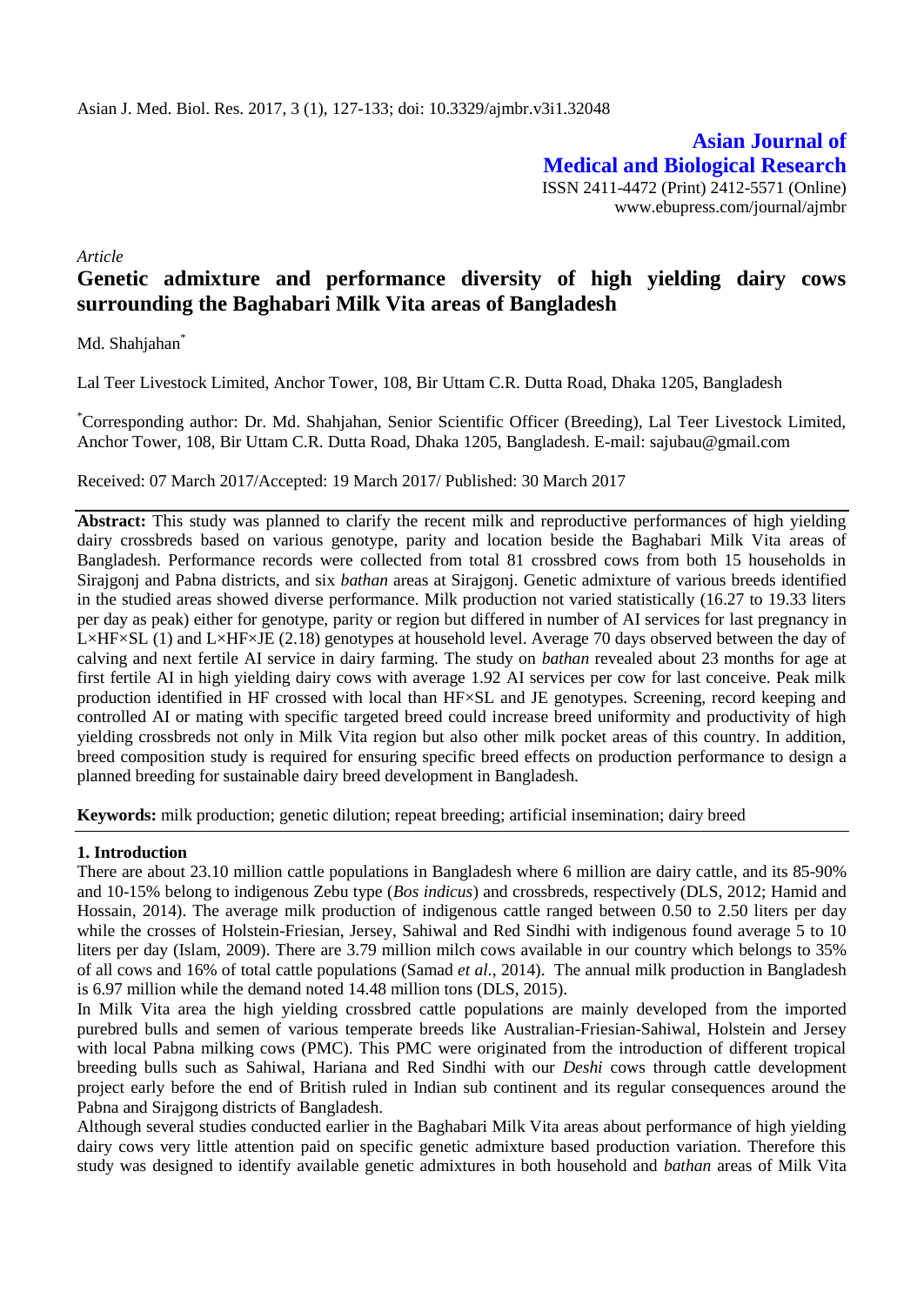areas with their milk and reproductive performances so that an updated concept could be drawn from a famous dairy concentrated area of Bangladesh.

# **2. Materials and Methods**

This study was conducted on 45 individual crossbred dairy cows from 15 randomly selected households by a preselected survey questionnaire on 8-9 July, 2016 from Sirajgonj (Shahjadpur) and Pabna (Sathia) districts of Bangladesh (Figure 1). Another study was performed with the same aim on 36 cows from six randomly selected *bathans* of Shahjadpur Upazila at Sirajgonj district on 27-28 December, 2016. All surveyed data were firstly extracted into MS excel version 2010 (Microsoft, Redmond, WA, USA). The gathered data were then analyzed via *F* test (one way ANOVA) including descriptive statistics using SPSS version 16 (SPSS Inc., Chicago, IL, USA) with Tukey's HSD and DMRT *post hoc* mean separation tests.



**Figure 1. Location of the surveyed areas (red circled) in Sirajgonj and Pabna districts.**  *Source: Banglapedia*

# **3. Results and Discussion**

# **3.1. Genetic admixture of high yielding cows**

The genetic admixture in the studied dairy herds revealed the combination of several breeds in which the frequency of Holstein-Friesian (Figure 2) was the highest regarding predominant individual breed characteristics followed by Jersey (Figure 3) and Sahiwal (Figure 4) with local cows (mainly Pabna cattle). One of the major reasons of this admixture is random and unplanned artificial insemination and such situation originated from non/zero-record keeping system. The dairy farmers usually known and introduced Holstein-Friesian in their dairy herd for higher milk production by artificial insemination in those areas. As most of the farmers received free veterinary and necessary cares from Milk Vita they used the bull semen provided by their inseminators as free. Milk Vita introduced Sahiwal and Jersey breeds to their contract or known farmers beside Holstein-Friesian breed previously. It is another vital reason for genetic dilution in the studied cattle populations. In few household, the farm owners reared bulls for breeding purpose and those bulls were randomly mated with the cows irrespective of breeds (mainly in *bathan*). The farmers always conduct the breeding issue with higher exotic blood level based on present milk business in existing animals and without concerning the genetics for future generations because of lower or lack of knowledge about admixture of breeds and possible consequences on rearing and production aspects.

# **3.2. Performance diversity of high yielding cows at household level**

The performance of studied high yielding cows revealed that there was no significant differences existed in the milk and reproductive traits of different crossbred cattle populations belonging to various genetic admixture (genotype), parity and location except total number of AI services for last conceive (Table 1). The overall mean indicated that average peak milk production recorded up to 18.22 liters at three months of lactation while most of the cows were conceived by 1.38 AI and again inseminated within average 70 days after parturition. It was found that highest 2.18 AI services needed for last pregnancy in Local×Holstein-Friesian×Jersey crossbred but lower services observed in that crossbred having Sahiwal instead of Jersey. It could be the consequences of exotic blood level variations in those crossbred regarding reproductive failure.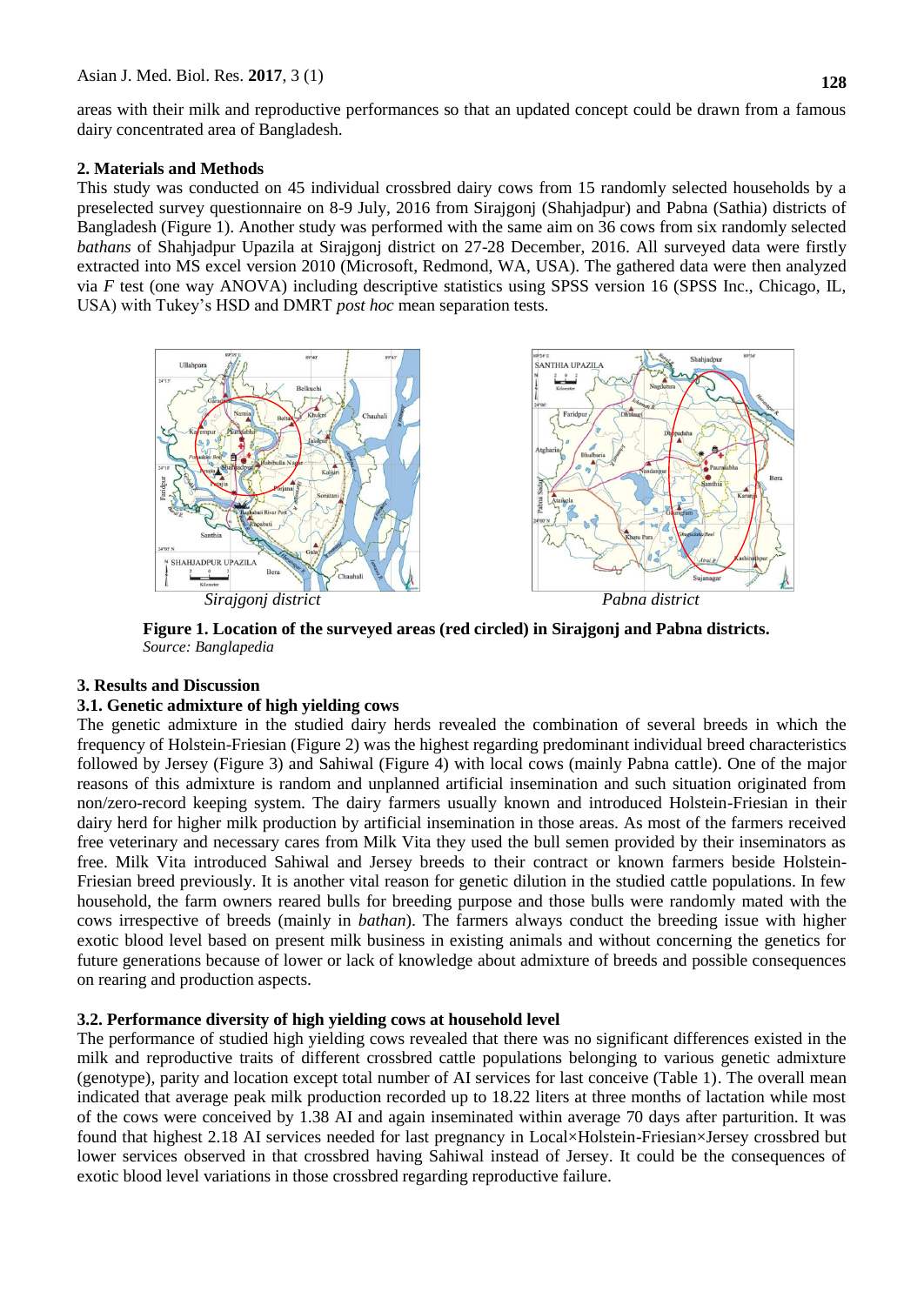Asian J. Med. Biol. Res. **2017**, 3 (1)

The study of Nath *et al.* (2016) found 13, 8 and 6 liters of milk per day from Holstein-Friesian, Jersey and Sahiwal crosses at household level in Mithapukur Upazila of Rangpur district which were comparatively lower than this observation because of average production levels. Similar findings were observed by the study of Samad *et al.* (2014) in Sarsha Upazila of Jessore district where average 8 and 5 liters milk were recorded daily from Holstein-Friesian and Sahiwal crossbreds cattle having lactation period 262 and 250 days, respectively. Kabir and Kisku (2013) identified higher service pre conception (1.64) and post partum heat period (136 days) than our findings. Das et al. (2003) confirmed 132 days post partum heat period in Local (Pabna) ×Friesian crossbred in Milk Vita areas of Sirajgonj district during the period of 1990 to 1998. Another experiment stated that calving to conception interval of Holstein-Friesian and Jersey crosses with local were 148 and 101 days, respectively (Sarder *et al.*, 1997). The total milk yield by 100 days recorded average 6.67 and 6.15 liters per day in Local×Friesian and Local×Sahiwal×Friesian genotypes, respectively, at  $F_3$  generation at Savar Dairy Farm (Majid *et al.*, 1996), in which milk production was lower than this study. These results suggesting higher genetic gain in the cattle genetic resources of Milk Vita area which could be the outcome of more conscious of farmers about the breeding of their cows and also screening best animals based on days of open for sustaining milk business and reducing production cost in farming. The results of Miazi *et al.* (2007) were in agreement with the present study revealing that Local×Jersey population needed 1.25 AI services per conception and 92.92 days in post partum heat period but not for Local×Friesian crossbred for those traits. These results pointed out the higher sustainability of Jersey crossbreds than Friesian crossbreds in local environment. The findings of Paul *et al.* (2013) also supported the previous findings for those two genotypes in a rural area of Sirajgonj district.



**Figure 2. High yielding dairy crossbreds with predominant characteristics of Holstein-Friesian breed: (ad) Local×Holstein-Friesian and (e-f) Local×Sahiwal×Holstein-Friesian.**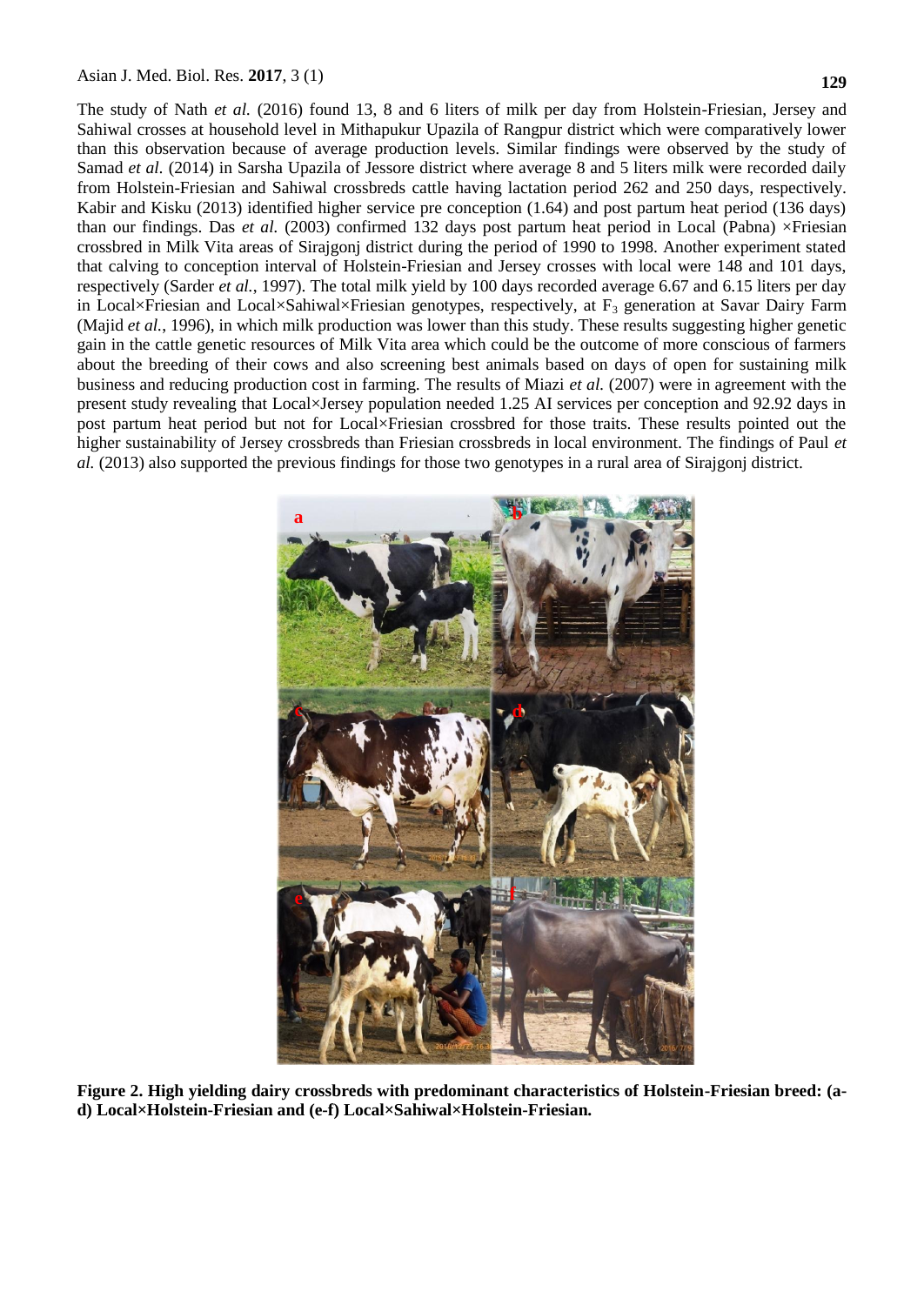

**Figure 3. High yielding dairy crossbreds with predominant characteristics of Jersey breed: (a-b) Local×Jersey, (c) Local×Sahiwal×Jersey and (d) Local×Holstein-Friesian×Jersey.**



**Figure 4. High yielding dairy crossbreds with predominant characteristics of Sahiwal breed: (a-c) Local×Sahiwal, (d-f) Local×Holstein-Friesian×Sahiwal**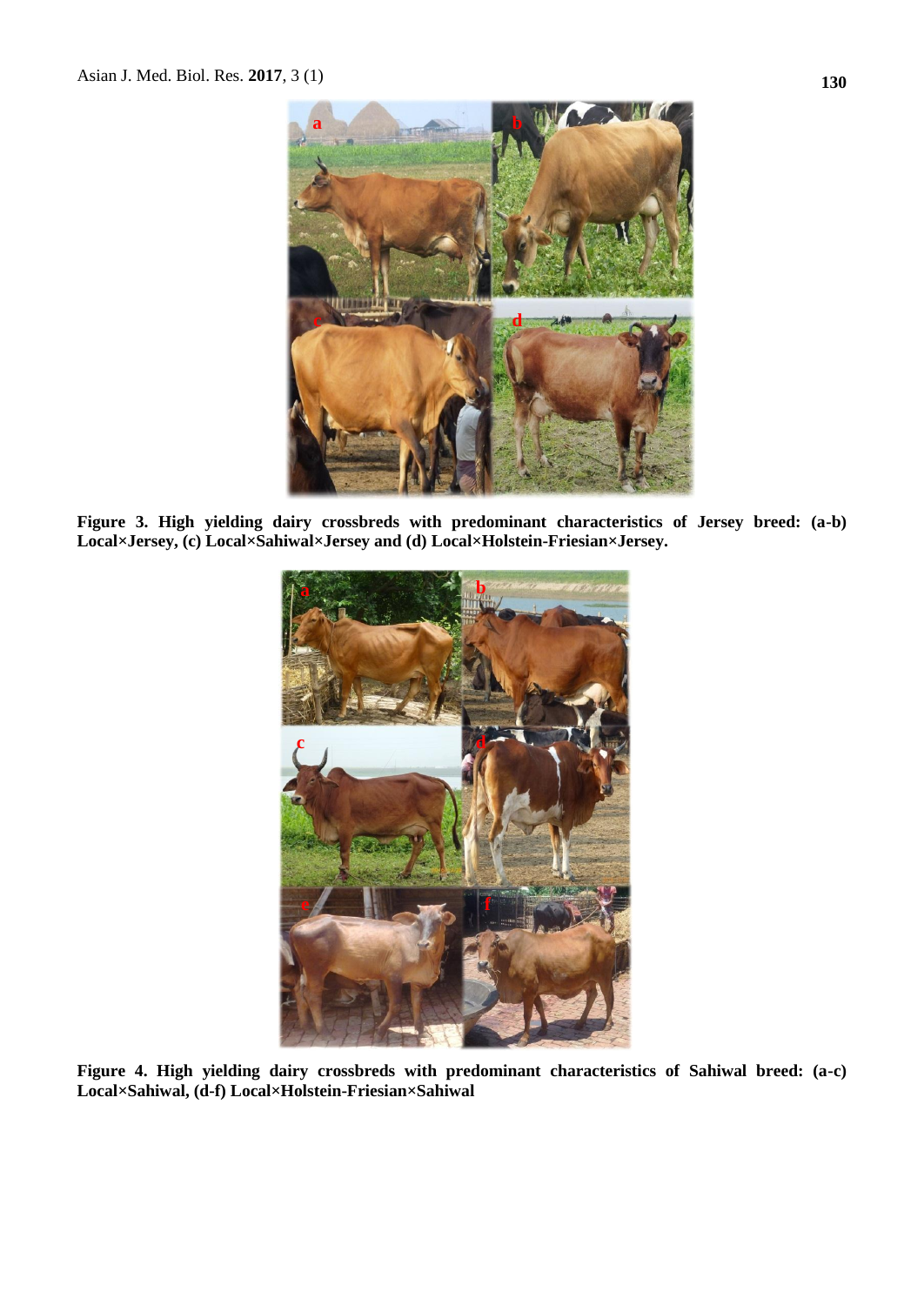| <b>Variable</b> | Category                | $\mathbf n$ | Trait (Mean±SE)       |                               |                   |  |  |
|-----------------|-------------------------|-------------|-----------------------|-------------------------------|-------------------|--|--|
|                 |                         |             | Peak milking at three | <b>Total AI service in</b>    | Days open (d)     |  |  |
|                 |                         |             | months (liter/day)    | last calving                  |                   |  |  |
| Genotype        | $L \times HF$           | 21          | $18.95 \pm 1.49$      | $1.14 \pm 0.08^{ab}$          | $68.57 \pm 5.62$  |  |  |
|                 | $L \times HF \times SL$ | 7           | $18.14 \pm 2.60$      | $1.00 \pm 0.00^b$             | $72.86 \pm 5.10$  |  |  |
|                 | L×HF×JE                 | 11          | $16.27 \pm 0.79$      | $2.18 \pm 0.52^a$             | $70.91 \pm 6.25$  |  |  |
|                 | $L \times JE$           | 6           | $19.33 \pm 2.09$      | $1.17 \pm 0.17$ <sup>ab</sup> | $70.00 \pm 5.00$  |  |  |
|                 | <b>Probability</b>      |             | 0.630                 | 0.015                         | 0.972             |  |  |
| Parity          |                         | 9           | $15.44 \pm 1.25$      | $1.22 \pm 0.15$               | $67.22 \pm 5.96$  |  |  |
|                 | 2                       | 15          | $18.27 \pm 1.24$      | $1.40 \pm 0.21$               | $79.67 \pm 7.36$  |  |  |
|                 | 3                       | 4           | $23.75 \pm 5.78$      | $1.00 \pm 0.00$               | $58.75 \pm 11.25$ |  |  |
|                 | $\overline{4}$          | 9           | $17.33 \pm 1.37$      | $2.00\pm0.60$                 | $62.22 \pm 3.02$  |  |  |
|                 | $\geq 5$                | 8           | $19.50 \pm 2.30$      | $1.00 \pm 0.00$               | $69.38 \pm 3.95$  |  |  |
|                 | <b>Probability</b>      |             | 0.176                 | 0.233                         | 0.224             |  |  |
| <b>District</b> | Pabna                   | 15          | $17.13 \pm 0.97$      | $1.27 \pm 0.21$               | $69.67 \pm 7.71$  |  |  |
|                 | Sirajgonj               | 30          | $18.77 \pm 1.20$      | $1.43 \pm 0.20$               | $70.17 \pm 2.84$  |  |  |
|                 | <b>Probability</b>      |             | 0.379                 | 0.598                         | 0.941             |  |  |
| Overall mean    |                         |             | $18.22 \pm 0.86$      | $1.38 \pm 0.15$               | $70.00 \pm 3.14$  |  |  |

**Table 1. Performance diversity of different crossbreds randomly selected in the household of Milk Vita areas.**

*SE= Standard Error; L= Local (mainly Pabna cattle), HF= Holstein-Friesian, SL= Sahiwal and JE= Jersey cattle breed*

**Table 2. Performance diversity of different cattle breeds randomly selected in the** *bathan* **of Milk Vita areas.**

| <b>Variable</b> | Category                | n  | $Train (Mean \pm SE)$ |                     |                                |
|-----------------|-------------------------|----|-----------------------|---------------------|--------------------------------|
|                 |                         |    | Age at first fertile  | Total AI service in | Peak milking at three          |
|                 |                         |    | AI service (month)    | last calving        | months (liter/day)             |
| Genotype        | $L \times HF$           | 14 | $21.93 \pm 1.38$      | $2.29 \pm 0.41$     | $18.57 \pm 0.91$ <sup>a</sup>  |
|                 | $L \times HF \times SL$ | 15 | $21.47 \pm 1.51$      | $1.60 \pm 0.24$     | $15.60 \pm 0.83^b$             |
|                 | $L \times JE$           | 7  | $27.57 \pm 2.54$      | $1.86 \pm 0.34$     | $15.57 \pm 0.69^b$             |
|                 | <b>Probability</b>      |    | 0.065                 | 0.315               | 0.028                          |
| Parity          |                         | 11 | $23.00 \pm 2.44$      | $1.91 \pm 0.34$     | $13.91 \pm 0.61^{\circ}$       |
|                 |                         | 7  | $23.14 \pm 2.42$      | $1.71 \pm 0.36$     | $17.00 \pm 0.79$ <sup>ab</sup> |
|                 | 3                       | 6  | $22.17 \pm 2.17$      | $2.00 \pm 0.82$     | $17.50 \pm 1.45^{ab}$          |
|                 | $\geq$ 4                | 12 | $22.83 \pm 1.36$      | $2.00 \pm 0.30$     | $18.83 \pm 0.93^{\text{a}}$    |
|                 | <b>Probability</b>      |    | 0.993                 | 0.966               | 0.002                          |
| Overall mean    |                         |    | $22.83 \pm 1.01$      | $1.92 \pm 0.20$     | $16.75 \pm 0.56$               |

*SE= Standard Error; L= Local (mainly Pabna cattle), HF= Holstein-Friesian, SL= Sahiwal and JE= Jersey cattle breed*

#### **3.3. Performance diversity of high yielding cows at** *bathan* **areas**

Individual study on high yielding cows at *bathan* revealed that about 23 months were needed for their first fertile AI services after maturity and average 1.92 AI services were required for the last conception (Table 2). Number of AI services was not differed significantly based on genotype and parity but genotype and parity showed significant differences in peak milk production of high yielding milch cows in our studied areas. It was observed that Local×Holstein-Friesian genotype provided average highest 18.57 liters milk per day while lower in Local×Holstein-Friesian×Sahiwal crossbred. Highest and lowest milk production recorded in fourth (20 liters/day) and first parity (13.91 liters/day), respectively.

Das *et al.* (2003) observed that Local (Pabna)×Friesian genotype attained puberty at 28 months of age in Baghabarighat region of Sirajgonj while its service per conception and average milk production per day recorded as 1.36 AI and 8.28 liters, respectively. A study of Baset *et al.* (2012) showed comparatively much lower milk production in different crossbreed cattle populations of Friesian with Pabna (8.28 liters/day) and Sahiwal (6.78 liters/day) breeds in the *bathan* of Milk Vita areas with proper feeding systems including less service per conception (1.36 to 1.37) which were agreed with the findings of Majid *et al.* (1995) and Roy *et al.* (2007). But in this study it was observed that lower sexual maturity and higher service per conception for the same genotype which might be the reason of greater exotic blood admixture in the local genetic resources and consequent non adaptive signs in our environment representing reproductive failure. Mamun *et al.* (2015)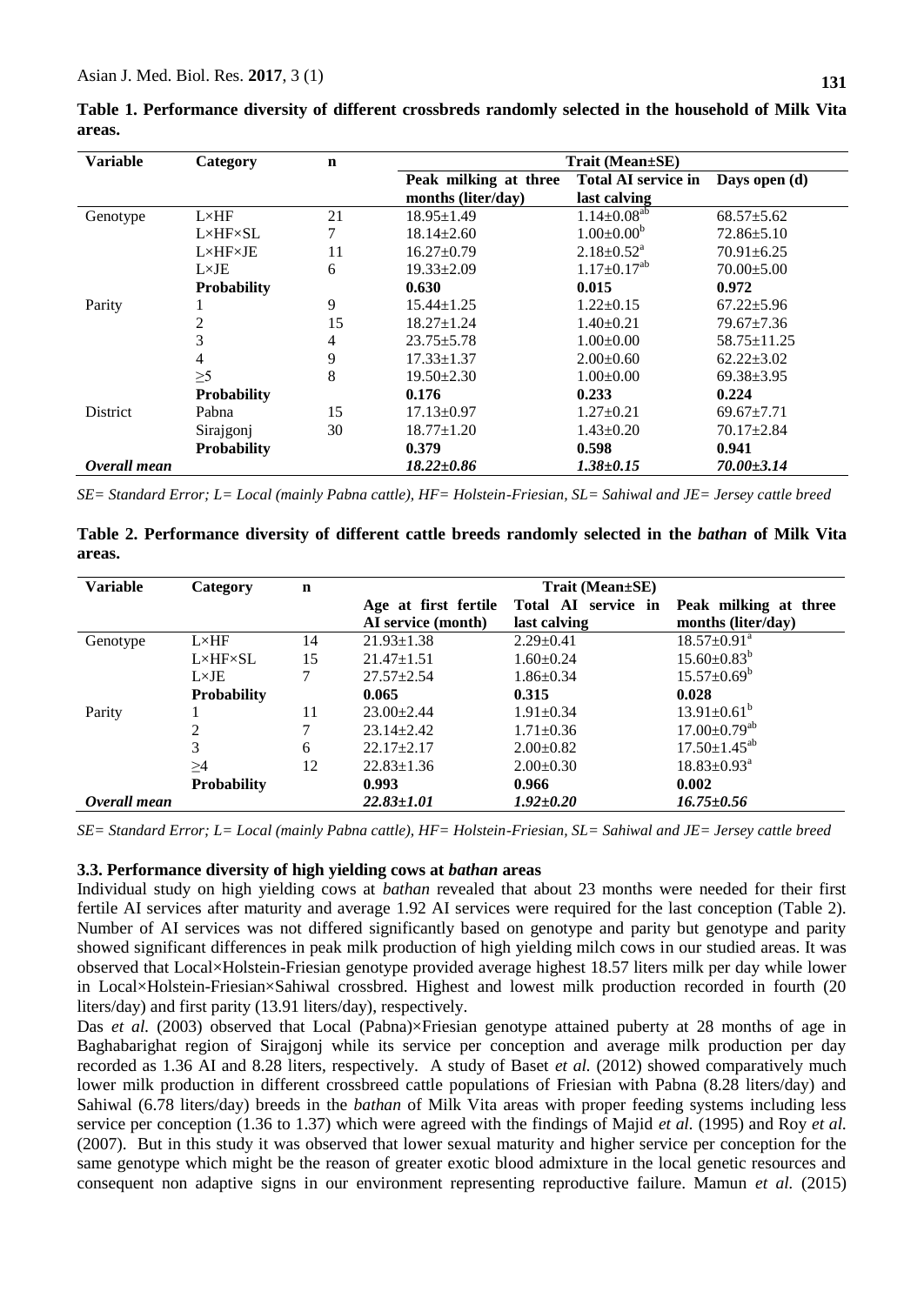**132**

observed 36.43 months for age at first calving and 1.21 for service per conception in Holstein-Friesian crossbred in Uzankashir Char of Mymensingh district. These results pointed out lower genetic diversity comparing the animals of Milk Vita *bathan* regions at Sirajgonj. The puberty age of Local×Friesian was agreed with the research of Maizi *et al.* (2007) and Nahar *et al.* (1992) mentioning 21.60 and 17.67 months, respectively, but not with Local×Jersey crosses which might be the reason of lower number of cows of that crossbred in studied area or lower up-gradation of those studied crossbreds through Jersey breed. In the rural area of Rajshahi district the age of first fertile AI service, and interval between calving and conception identified 28.10 months and 153 days, respectively, for Local×Holstein-Friesian crossbred with 11.63 liters milk per day as peak production while for the same traits the values were 27.30 months, 145 days and 9.10 liters milk per day in Local×Sahiwal×Holstein-Friesian crossbred. These findings are also suggesting the superiority of high yielding milk cows surrounding the Baghabari Milk Vita areas of Bangladesh.

#### **4. Conclusions**

It is concluded that unique dairy cattle herd of different crossbreds available around the Baghabari region of Milk Vita. But the genetic admixture revealed random and unplanned artificial insemination between or among breeds which also affecting the performance of cattle population. To elucidate the association of different breeds on production performance the study on breed composition is required to clarify existing genetic makeup and specific breed effect on the variation of production. Screening of predominant coat colored cattle population based on performance from specific breed should be inseminated or controlled natural mating by superior breeding bull of that breed to reduce genetic admixture and increase the uniformity of herd simultaneously either in appearance and performance. But nevertheless further studies are needed with more individual cows of different crossbreds to find out the reason of repeat breeding and sustainability of those high yielding cows. In addition, the effects of crossbreeding on the quality of milk and meat would be interesting studies concerning the welfare of human health issues for both existing and next generation.

#### **Acknowledgements**

The author is grateful to the management of Lal Teer Livestock Limited for facilitating this partial study beside several schedule works at Baghabari Milk Vita region of Bangladesh.

#### **Conflict of interest**

None to declare.

# **References**

- Baset MA, 2012. Milk urea nitrogen concentration as a tool to monitor dietary protein status to dairy cow. PhD thesis, Department of Dairy Science, Bangladesh Agricultural University, Mymensingh, Bangladesh.
- Das PK, SZ Ali, ABMM Islam and BK Roy, 2003. A comparative study of productive and reproductive performance and estimates of heritability for economic traits in different genetic groups of cattle available at Baghabarighat Milk Pocket Area of Bangladesh. Online J. Biol. Sci., 3: 726-740.
- DLS, 2012. Annual Report on Livestock, Division of Livestock Statistics, Ministry of Fisheries and Livestock, Farmgate, Dhaka, Bangladesh.
- DLS, 2015. Annual Report on Livestock, Division of Livestock Statistics, Ministry of Fisheries and Livestock, Farmgate, Dhaka, Bangladesh.
- Hamid MA and KM Hossain, 2014. Role of private sector in the development of dairy industry in Bangladesh. Livest. Res. Rural Dev., 26: [http://www.lrrd.cipav.org.co/lrrd26/10/hami26179.htm.](http://www.lrrd.cipav.org.co/lrrd26/10/hami26179.htm)
- Kabir F and JJ Kisku, 2013. Reproductive performance of different crossbred cows of Bangladesh. Afr. J. Agric. Res., 8: 723-726.
- Khan M A, MSR Siddiki and ME Uddin, 2014. Performance of Different Genetic Group of Cows Under Bangladesh Condition. Proceedings of 10th World Congress on Genetics Applied to Livestock Production, August 17 - 22, Vancouver, BC Canada.
- Khan MKI, 2009. Development of models for the genetic improvement of dairy cattle under cooperative dairying conditions in Bangladesh. PhD thesis, Institute of Vet, Animal and Biomedical Sciences, Massey University, Palmerston North, New Zealand.
- Majid M A, TN Nahar and AI Talukder,1995. Evaluation of productive and reproductive performance of F1, F2 and F3 progeny of localxFriesian and SahiwalxFriesian cattle in the Savar dairy Farm, Research Report of Animal production Research Division, Bangladesh Livestock Research Institute, Savar, Dhaka, Bangladesh, P. 486-519.